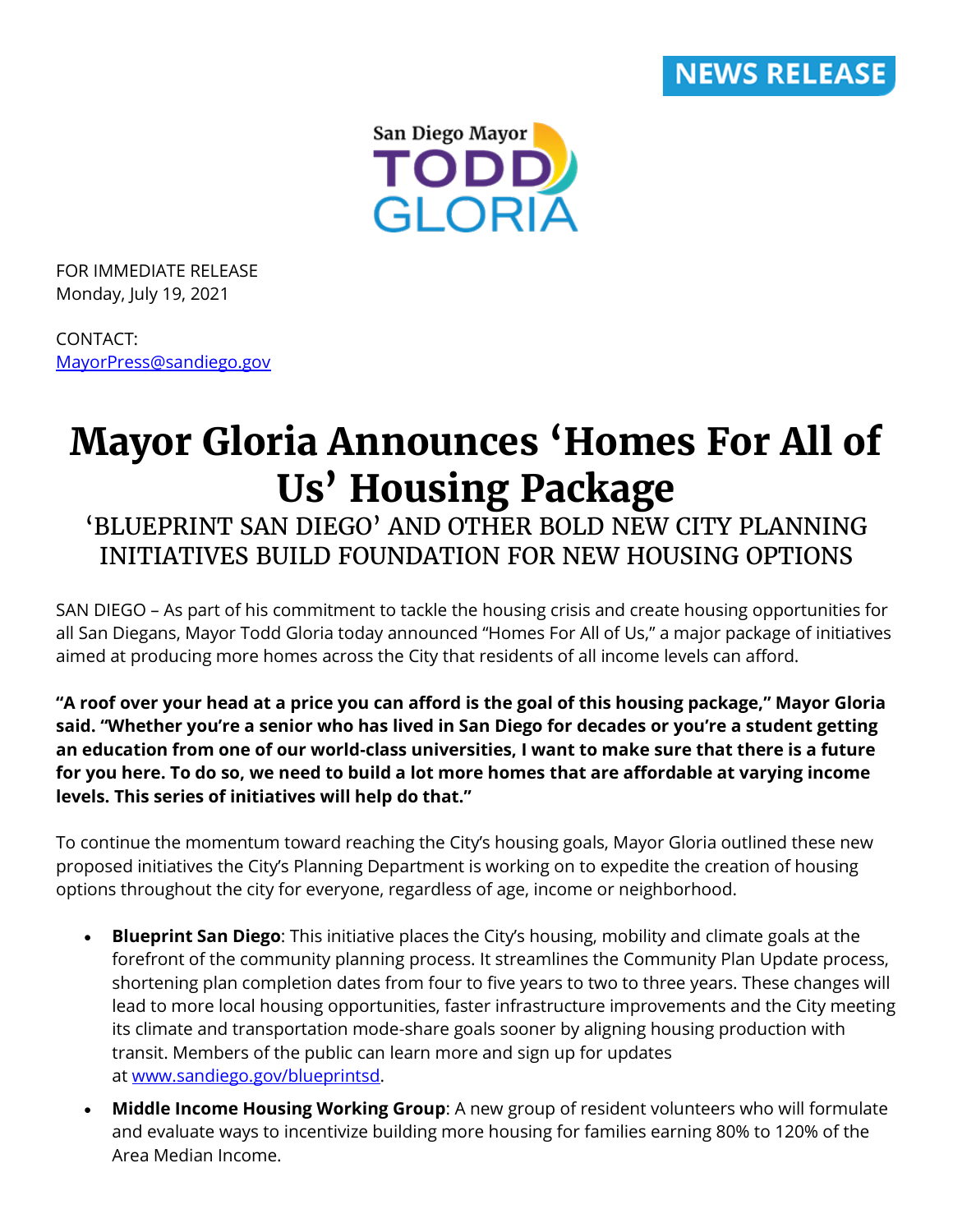- **Housing at City Facilities**: Creation of new policies and plans to use existing and new publicly owned sites to allow the building of affordable and middle-income housing more quickly.
- **Housing on Underused Commercial Sites**: Allow housing on vacant or underused commercial sites to increase housing supply, including mixed-use sites with business and housing options.
- **Affordable Housing in All Communities**: Update City codes to allow for more affordable homes in communities with little to no affordable housing that are close to job centers, quality schools, transit and parks.
- **Housing Accessibility Program**: Provides incentives to create more ADA-accessible housing for individuals with disabilities and older San Diego residents.
- **Affordable Housing Toolkit:** This **[online toolkit is available](https://www.sandiego.gov/planning/programs/housing/toolkit)** for homeowners, property owners and developers to help easily understand existing City programs to build affordable housing.
- **Incentivize Climate-Friendly Housing Development Near Transit**: Achieve the City's climate goals by incentivizing housing construction on existing auto-oriented locations, such as car washes or repair shops, in areas near busses or trolleys.
- **Live/Work Flexibility**: Creating more live/work units to promote working from home and telework opportunities.
- **Affordable Housing Protection for Communities**: Permanently require new projects on residential sites to replace any affordable units and provide affected residents enhanced protections and affordable housing options. Require development within certain communities to prioritize new affordable housing units to current members of the community.
- **Entry-Level Housing**: Create additional programs to construct new single-room occupancy (SRO) units and rehabilitate and preserve existing SROs to provide more entry-level living options for the unhoused population.
- **Housing for Families**: Provide additional density bonuses in housing developments with units that have three or more bedrooms. Even more units can be built on a site if the units are affordable.

The City also released its [2021 Annual Housing Report](https://www.sandiego.gov/sites/default/files/2021_housing_inventory_report.pdf) today, which shows that the City is continuing to see progress in housing production thanks to the implementation of existing programs. For example, during the past five years, San Diego has seen the largest increase ever in the construction of affordable housing.

While it is estimated that the City needs to nearly triple annual housing production to meet the needs of its residents during the next decade, the City is making significant progress to provide more affordable and equitable housing options by approving more accessory dwelling units near transit and offering incentives to developers for affordable housing construction.

# **What Others Are Saying:**

Stephen Whitburn, City Council President Pro Tem, District 3:

**"San Diego is home to a diverse citizenry of lifelong San Diegans, students who attend our topnotch universities, seniors, working families and more — all of whom should be able to afford safe, clean, comfortable housing in our City. As chair of the City's Land Use & Housing Committee,**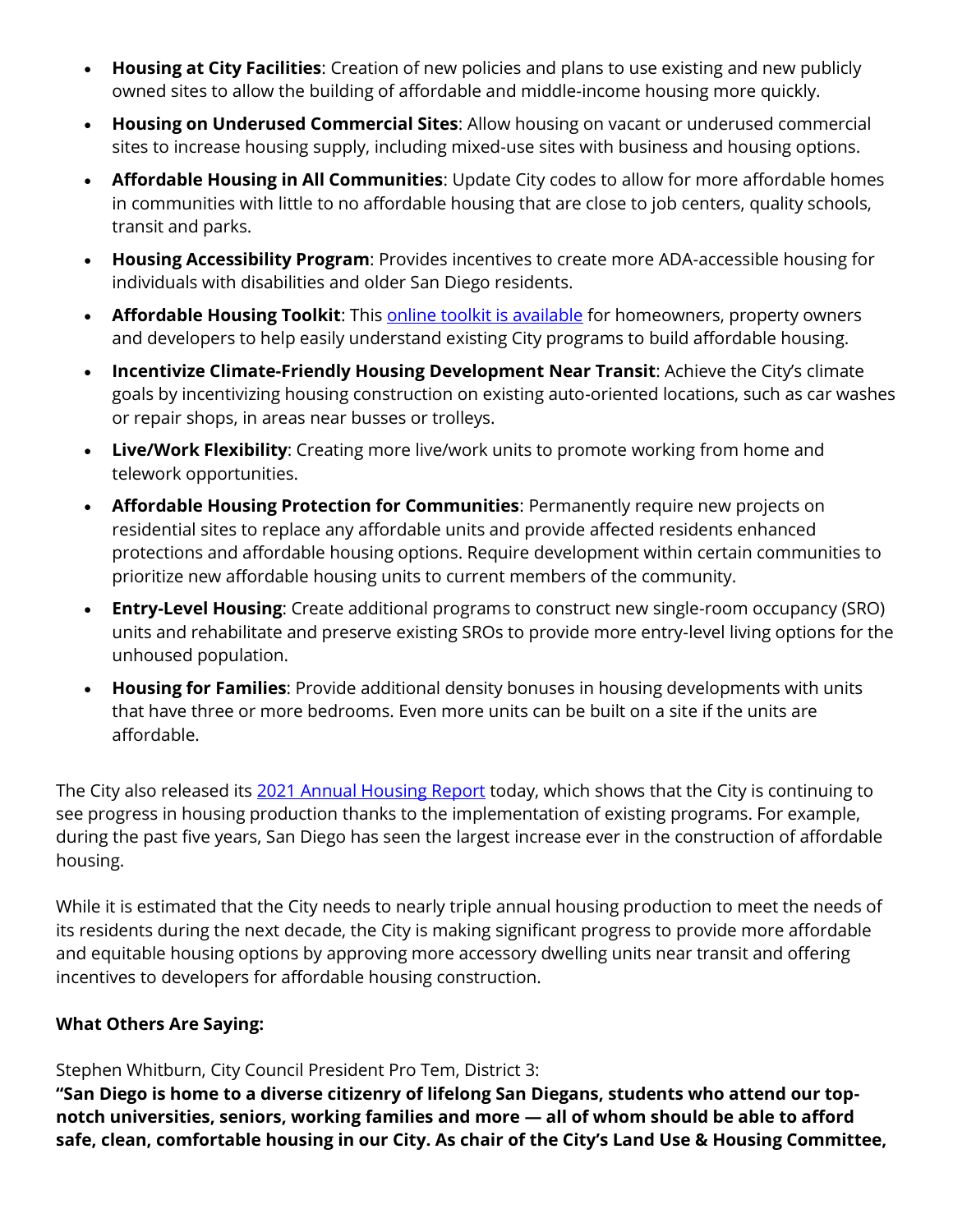**I am committed to working with my Council colleagues and Mayor Gloria to champion policies, initiatives and projects that ensure every San Diegan can afford to live here."**

#### Mike Hansen, City of San Diego Planning Director:

**"The initiatives we're unveiling today will help us build more affordable homes faster, and create neighborhoods where San Diegans have choices to get around the City in more sustainable ways. Our City staff are focused on finding creative options that will increase access to housing that families, students, seniors, and current and future San Diegans can afford."**

#### Stephen Russell, Executive Director, San Diego Housing Federation:

**"It's not just that we need more housing at all income levels – we need it everywhere in the City. The only way we will meet our climate action and economic equity goals is if housing is accessible to our working families and seniors in every community in San Diego, near the jobs, transit, retail, and social opportunities that our region offers."**

Stefanie Benvenuto, Vice President of Public Affairs, San Diego Regional Chamber of Commerce: **"The Chamber has long prioritized the need to build enough housing to support our vibrant economy. Mayor Todd Gloria's plan today represents transformative ideas that put equity and the market realities of building housing at the forefront. We look forward to being an active participant in the passage of policies that address our housing deficit and applaud the work of his leadership team in the drafting of this program."**

# Betsy Brennan, President and CEO, Downtown San Diego Partnership:

**"Downtown welcomes Mayor Gloria's proposed policy updates because they directly translate to more housing, faster and all throughout San Diego. With a handful of these recommendations generating from our Downtown community like the removal of the employment overlay zone in City Center, we're excited to see the new development and investment they will spur for all San Diegans."**

# Chris Clark, District Director, Urban Land Institute, San Diego-Tijuana:

**"Creating attainable housing is key to building sustaining and thriving communities, and the work underway at the City of San Diego signals a sincere commitment to this goal. The hundreds of land use experts who serve as leaders of ULI San Diego-Tijuana stand ready to support the City as collaborators in setting a new proactive approach to housing production in our region."**

# Lori Holt Pfeiler, President and CEO, Building Industry Association of San Diego County:

**"On behalf of the Building Industry Association, I thank the Mayor for putting forward these initiatives. Housing is a personal issue, everyone needs safe housing and we don't have enough. Our communities suffer when families have to double up and pay more than half their incomes on housing. Our middle wage earners are the backbone of our economy and suffer the most with housing shortages. These initiatives will help produce the housing we all know we need."**

Colin Parent, Executive Director and General Counsel, Circulate San Diego:

**"Mayor Gloria's comprehensive set of city-wide housing policies are exactly what the City of San Diego needs to become more affordable for people at all income levels."**

Marissa Tucker-Borquez, President of YIMBY Democrats of San Diego County: